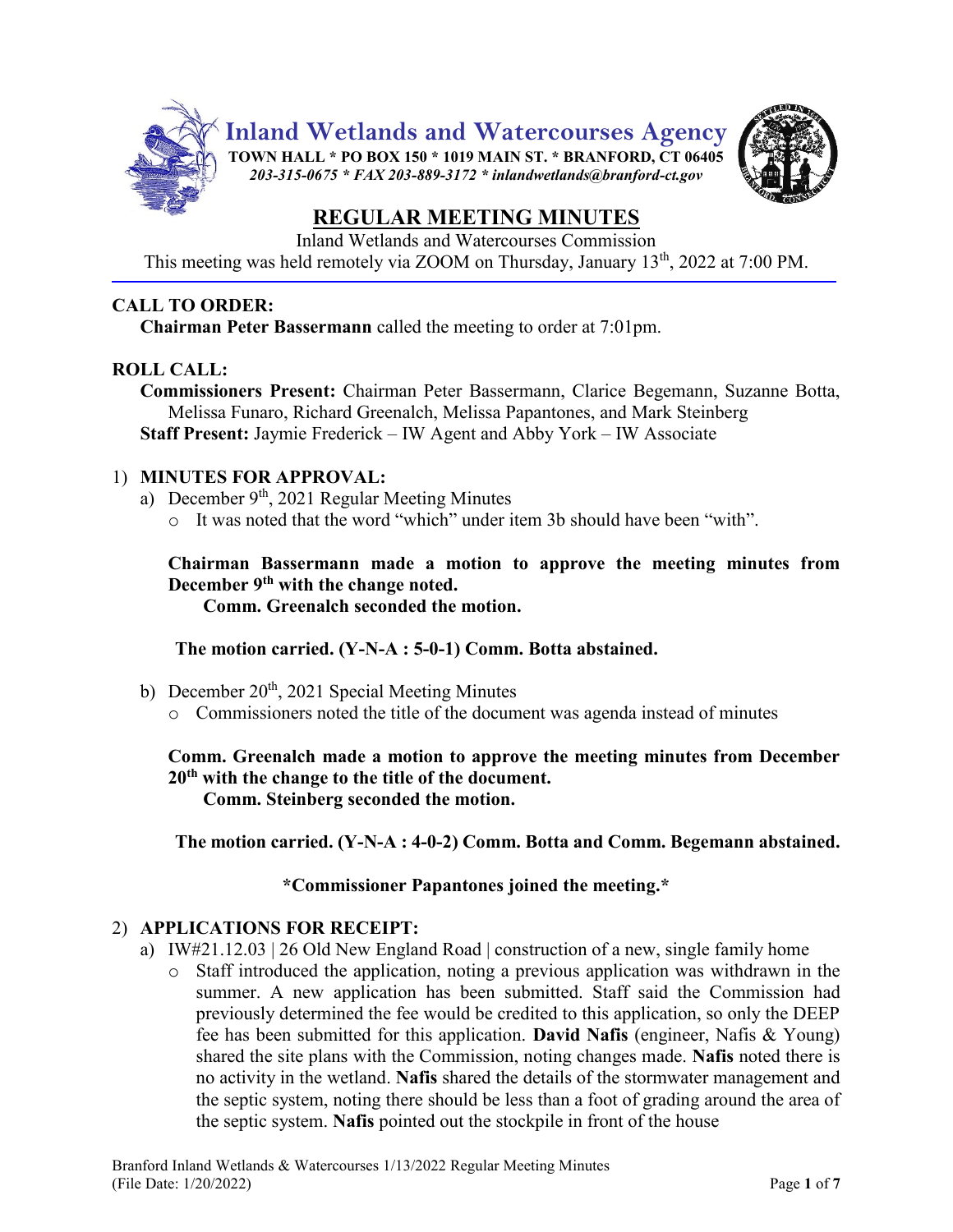- o **David Lord** (professional wetland scientist, Soil Resource Consultants) shared the details of the planting plan dated January 12, 2022. **Lord** noted the upland review area will be planted with trees and shrubs, while the wetland area, which has no direct impacts, will likely be replanted with shrubs to increase density and diversity. **Lord** noted that the number of plantings has not yet been established and recommended he and the IW Agent meet on site to determine what would be appropriate based off of the proper spacing of plants. After determining the number, a complete proposal will be submitted to the Commission for their review. **Lord** noted the details in the planting plan for temporary stabilization of disturbed soils, as well as the New England conservation seed mix that is recommended for leaching area of the septic system and any other areas that they deem appropriate, during or after construction. **Lord** shared details of the monitoring plan, including the need to update the monitoring requirement to five years and the 85% survival of plantings. **Lord** responded to staff's question about a possible connection between the two wetland areas and said there is nothing connecting them, noting the change in elevation and the well-draining soils in that area.
- o Commissioners asked about the grading details and extent of the lawn regarding spreading the New England conservation seed mix. Staff requested the applicant add the limit of disturbance and proposed tree line to the site plans, as well as a construction sequence and details of the installation of the forcemain. Commissioners asked about permanent markers for the wetland area, being mindful of future homeowners. Staff noted the boulders that would need to be moved, and asked if the Commission would be comfortable with them acting as the demarcation for the wetland. Commissioners said as long as they are not in the wetland that would be a good use for them.
- o Commissioners asked questions regarding the wetland plantings. **Lord** said planting is done by hand to impact the wetland as little as possible while increasing the diversity and density of the wetland. **Lord** said this will create a greater buffer between the lawn area and the wetland. Staff asked if the Commission would like to see numbers of plantings before making a decision on the application. **Lord** said it may be difficult to determine the number of plantings in the upland before the rough grading has occurred. He offered to determine the number of wetland plantings required and provide an estimate of a minimum number of plantings for the upland review area which may be increased during implementation. Commissioners suggested the number be included in the conditions of approval, and modified later in the process, if necessary.
- o Staff said they requested details on the removal of significant trees be noted on the plan and the planting plan. Commissioners said an Existing Conditions page may be helpful.
- o Staff reminded the Commission that at the August 2021 meeting, the Commission had determined to credit the applicant the fee previously submitted, with the exception of the DEEP fee. Staff noted there is currently a fee reduction request submitted.

## **Comm. Botta made a motion for IW#21.12.03 26 Old New England Road that the previously submitted fee be accepted and waive a new fee except the \$60 DEEP fee. Chairman Bassermann seconded the motion.**

## **The motion carried. (Y-N-A : 7-0-0)**

- b) IW#22.01.01 | 2 Sandra Drive | replacing ineffective/broken drainage lines and leveling low spots in lawn
	- o Staff informed the Commission of the activity on this property, which they became aware of during an inspection of a nearby property. Staff then contacted the contractor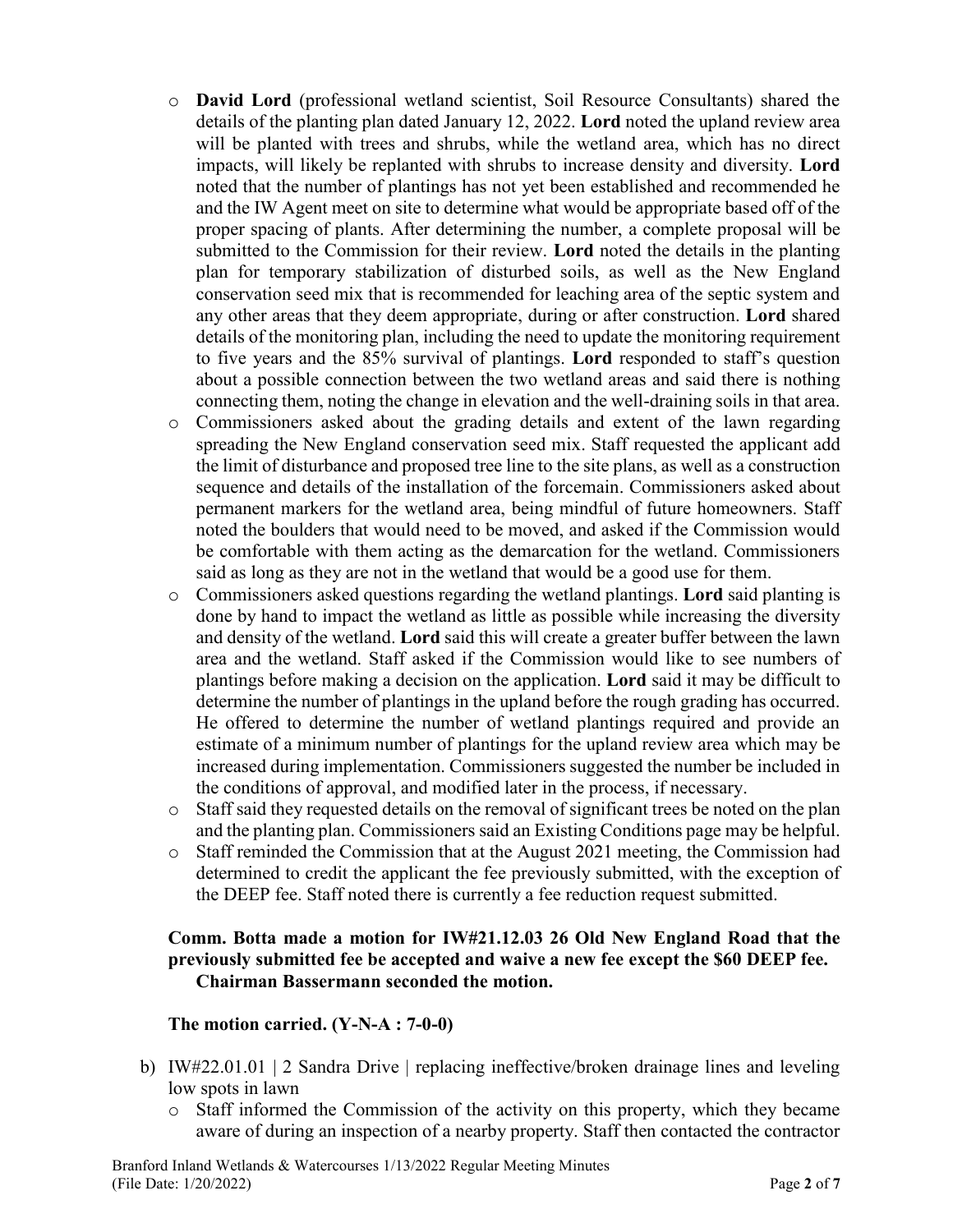and has since had a meeting with the homeowner and contractor. Staff noted that they were doing repairs to their drainage system in replacing a footing drain. Staff shared a sketch of the activity and pointed out the area of concern near where there is a dry well. Staff pointed out the lawn area on the sketch where the applicant proposes to reestablish with gravel and topsoil before seeding. Staff then shared photos from their site visit.

- o **Christopher Burr** (applicant, Burr Property Maintenance) was present on behalf of Kevin and Danielle Reiss (homeowners). **Burr** shared the details of the drainage system repairs and the state of the site prior to the repairs made. **Burr** noted they were replacing existing pipes in the same areas they were pulled up from. **Burr** shared the remedy for the soft lawn was to spread one inch of crushed stone, noting the lower spots may be filled with closer to 2 of 3 inches of stone. The stone would then be topped with topsoil and reseeded in the spring.
- o Commissioners asked if there is a record of what was historically done on the property. Staff noted the Inland Wetlands office has no files for this property. The applicant was informed the Commission would likely want a soil scientist do an investigation on site. Staff shared the applicant has been responsive to the agent and staff wanted to discuss with the Commission what would be required of the applicant before proceeding.
- o Commissioners asked questions regarding the scale of the sketch and if all of the activity is actually taking place on lawn. **Burr** shared the proximity of the activity to the wetland area, based off the US Fish and Wildlife map. Commissioners stated seeing the sketch overlaid on the map described would be helpful, as would a site walk.
- o Staff stated their concern was with the drywall, and they believe the wetland may be close to the limits of the lawn. Staff said a site walk would be helpful, and if the Commission was comfortable with it, they could waive the requirement for a soils report. Staff shared the project narrative. Commissioners requested a profile of the gravel and soil be shown on the sketch.
- $\circ$  The Commission set a site walk for February 5<sup>th</sup>, 2022 at 10am. Staff noted an agenda confirming the time and location of the site walk would be filed before the site walk.

# 3) **APPLICATIONS FOR REVIEW:**

- a) IW#21.11.02 | 140-240 Austin Ryer Lane |  $D005/003/001C$  | Repair/replacement of drainage outlet
	- o Staff noted that there is about 2,000 square feet of direct watercourse impact and less than 50 square feet of wetland impact. Per Commission request, staff consulted with Town Counsel and concluded that the requirement for mitigation cannot be reduced beyond 1:1. Staff noted authorization from Island View Village I has been received since the last meeting.
	- o **Pete Parent** (engineer, CHA Designs) shared the site plans and described the failing of the outlet which resulted in the eroded channel. **Parent** shared with the Commission an option for mitigation, which includes plantings beyond the scour hole repair, as well as installing two levees to further reduce the velocity of the water before it travels into the wetland area. **Parent** said a better detailed planting plan would be provided to the Commission if they accept the plan. **Parent** noted there would be some type of limiteddisturbance, erosion control measure such as a straw waddle that would be installed by the wetland area. **Parent** said another option is to work to slow velocity on the slope before the water reaches the wetland by installing reverse benches. Commissioners asked if the plantings in the proposed mitigation area would do well without installing reverse benches on the slope. Commissioners noted it may be better to install the reverse benches in order to further fortify the slope and help limit future erosion.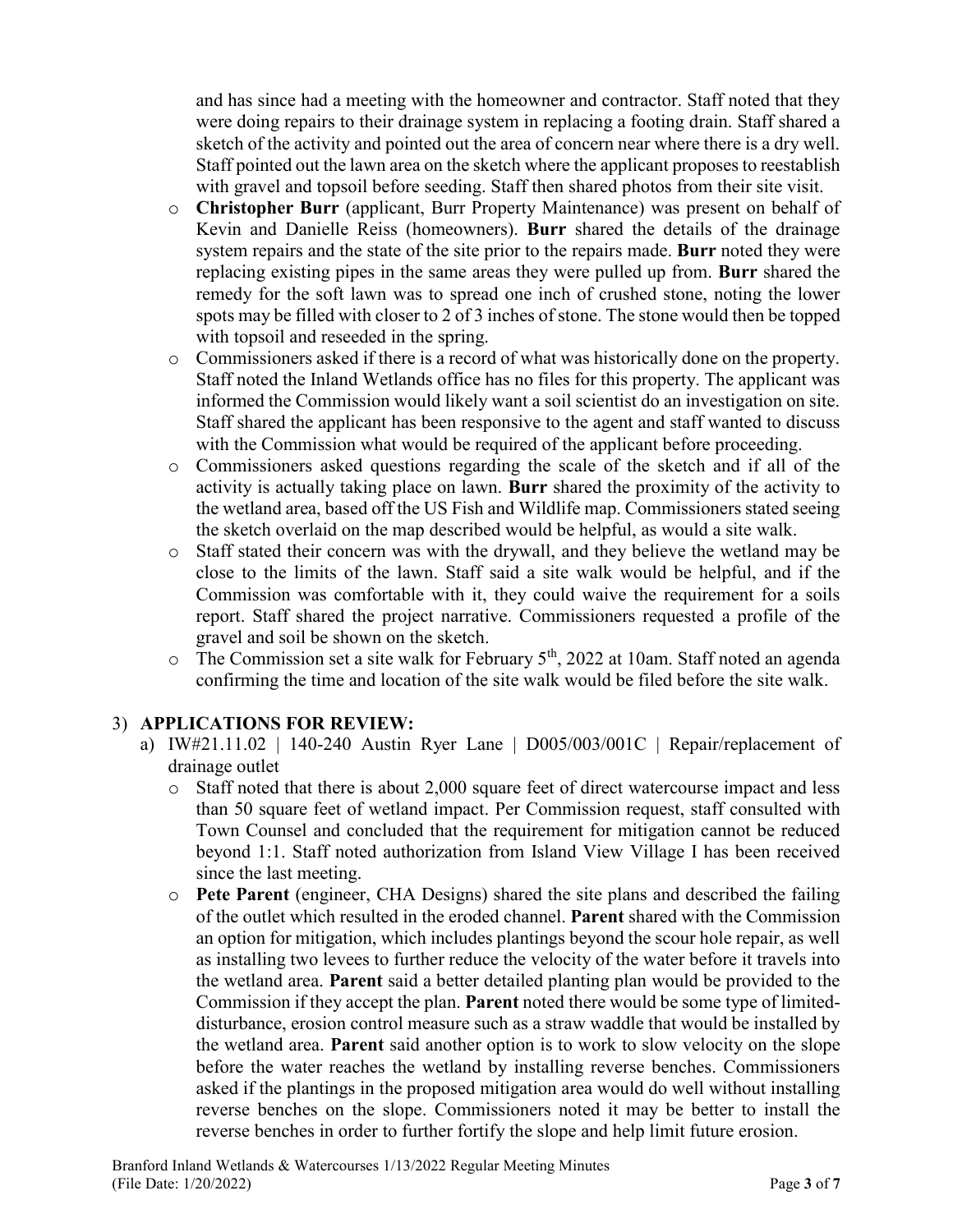- o Commissioners asked about the plantings and the function they are hoping to restore. **Parent** noted the main goal would be to provide food or shelter for animals. Staff asked if the Commission would like to see a soil scientist's opinion on the mitigation plan. Staff noted monitoring would be required per the regulations.
- o The mitigation requirement was discussed. There was a consensus of the Commissioners to reduce the 2:1 mitigation requirement to 1:1, since the existing watercourse was created by the erosion problem they are trying to fix.

# 4) **JURISDICTIONAL RULING REQUEST:**

- a) 93 Bradley Street | maintenance of path/road
	- o Staff shared the background of the submitted jurisdictional ruling request. Per guidance received from Town Counsel, staff shared that the determination of the jurisdictional ruling request should only be for 93 Bradley Street, as none of the other properties are on the request. Additionally, staff said a site walk could take place provided all property owners consent to it. Staff then shared GIS maps of an overview of the subject area and the approximate distance of the activity on 93 Bradley Street to the wetland area on 1151 West Main Street. Staff shared the request submitted by the property owners, including the historic use and maintenance.
	- o Commissioners asked questions about their jurisdiction. Staff noted that typically, the Commission does not extend their Upland Review Area beyond 100 feet unless there are steep slopes of other extenuating circumstances.

# **Comm. Botta made a motion that the Commission not take jurisdiction on the activity at 93 Bradley Street based on the topography being relatively flat, the lack of a hydrological connection between the subject property and a wetland or watercourse. Comm. Greenalch seconded the motion**

**Comm. Botta amended the motion to state that the activity in the jurisdictional ruling request is specifically trail maintenance on 93 Bradley Street. Comm. Greenalch accepted the motion.**

**The motion carried. (Y-N-A : 7-0-0)**

# 5) **ENFORCEMENT:**

- a) NOV | Island View Village Condominium | drainage maintenance required
	- o Staff stated no action is necessary at this time as an application has been submitted.
- b) NOV | 93 Bradley Street | clearing of vegetation and placement of crushed stone
	- o Staff said since the jurisdictional ruling request has been satisfied, the Commission now needs to determine if the NOV has also been satisfied. Staff clarified the Commission should determine if the activity on 93 Bradley Street for which the NOV was issues has been satisfied. The Commission should also determine if activity on other properties will require any enforcement action. Staff noted the property owner could be held responsible, as well as the person who did the activity.

# **Chairman Bassermann made a motion to close the NOV for 93 Bradley Street. Comm. Greenalch seconded the motion.**

## **The motion carried. (Y-N-A : 7-0-0)**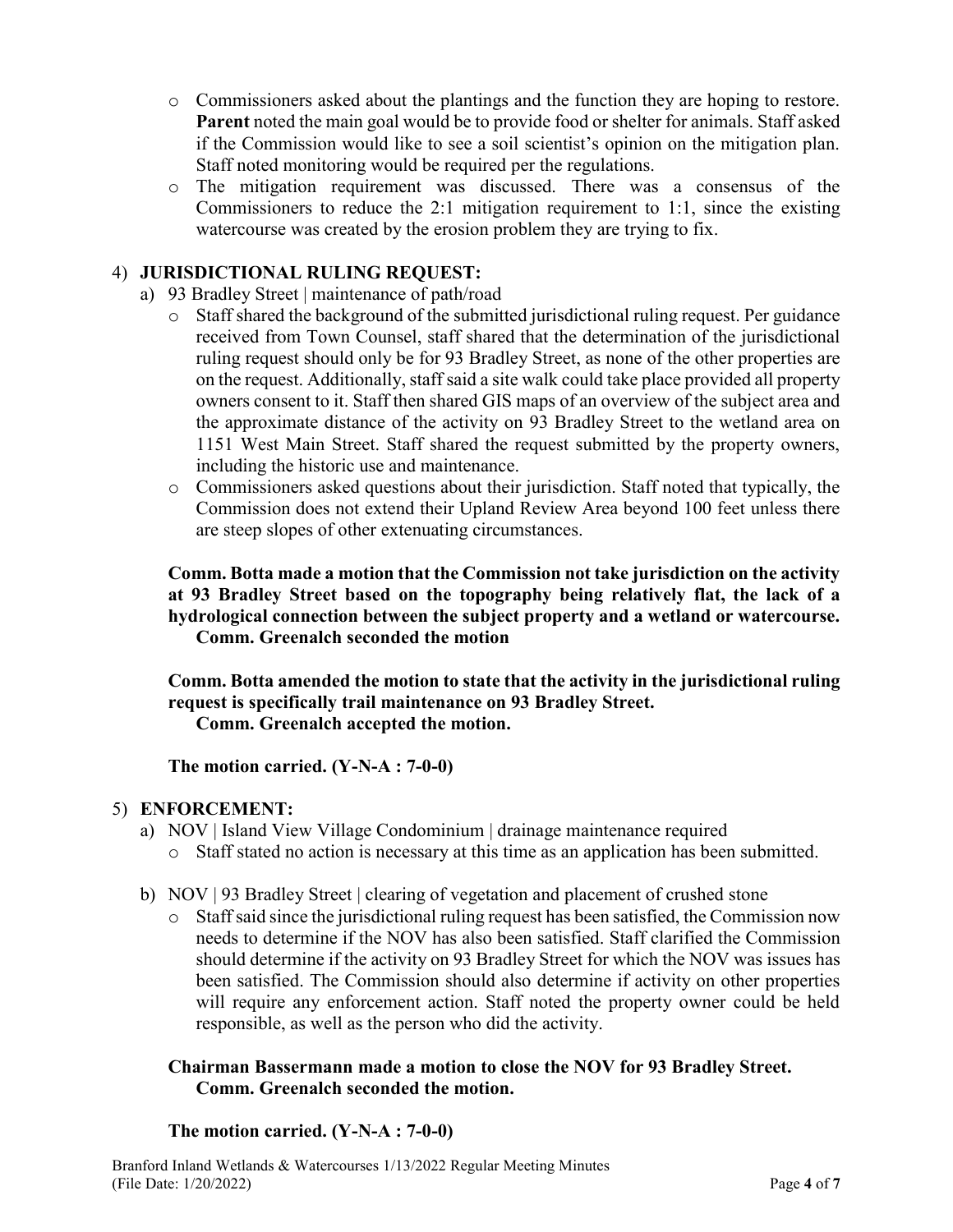- o Commissioners asked about the work on 43 Home Place and 1151 West Main Street. Staff noted the material placed is crushed stone. Staff stated it may cause more disturbance to remove the stone at this time. Staff then said the Commission could send a letter to the property owners stating they are aware of the condition and at this time they are not going to take any action, but future maintenance would need to be submitted in the form of a jurisdictional ruling request or an application. There was a general consensus of the Commission to take that course of action.
- c) NOV | 113 Flax Mill Rd | placement of woodchips within upland review area resulting from removal of storm damaged trees
	- o Staff shared that the office received a complaint regarding woodchips being place in a wetland on the subject property. After contacting the property owner, staff found the woodchips are likely near to a wetland but not within it. Staff said the trees were chipped in an effort to clean up the wooded area on their property to make it safe for recreation. Staff stated the homeowner was unaware the activity required a permit. Staff said the Commission should determine if the woodchips can remain and if a wetlands investigation should be done. Staff shared a GIS map with wetland delineations shown on nearby properties. Staff then shared photos of the activity from their site inspection.
	- o **Miles Krischtschun** (property owner) stated the logs by the approximate wetland location would remain in place, but he hopes to turn some other larger logs into firewood. **Krischtschun** stated there are some remaining hazard trees he would like to remove, but noted there has been no activity since speaking with the IW Agent.
	- o Staff noted it is the second time the property owner has been before the Commission, so it may be beneficial for everyone to understand the extent of the wetland. The Commission determined they would require a wetland delineation. Staff said they could provide the homeowner with a list of local soil scientists. Staff and Commissioners discussed with the homeowners the activities that may take place while the NOV stands. Staff said they would send a letter to the property owner detailing the Commission's expectations for the February meeting.
- d) NOV | 11 Pond View Terrace | placement of woodchips within upland review area resulting from removal of storm damaged trees within conservation easement
	- o Staff said the property owner was not able to attend the meeting and requested to table the item. The Commission decided to table this item to the February  $10^{th}$ , 2022 meeting.

# 6) **OTHER BUSINESS (CONT.):**

- a) 391 East Main Street & 7 Featherbed Lane | clearing of vegetation request for wetland investigation
	- o Staff noted there is a drainage outlet that daylights on 7 Featherbed Lane. Staff requested a soils investigation be done to determine if there is watercourse on site and address any impacts from clearing on said resource. Staff then shared the details of the activity, noting that the homeowner for 7 Featherbed Lane hired a tree work company to do some clearing, but the clearing was done on 391 East Main Street unintentionally. Lastly, staff said the soils report done by Bob Russo confirmed the wetland area is a watercourse that serves to conduct water downstream. Staff shared photos of the activity and noted the soils report states no planting is necessary.
	- o Commissioners discussed next steps, noting they can ask the soil scientist for more information. Commissioners said they could ask the soil scientist if it would be appropriate to replant to restore the shade function to the wetland.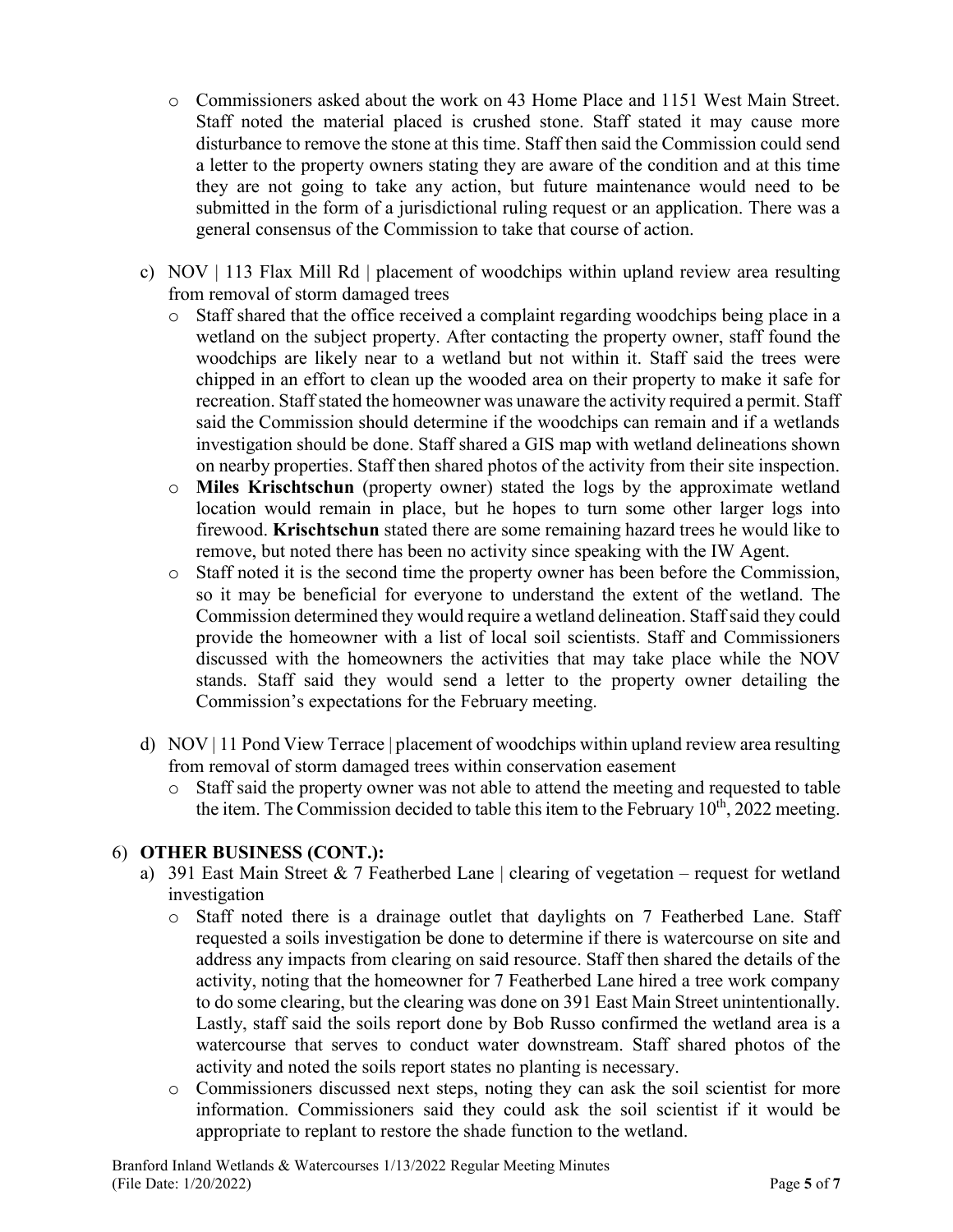- o **Leah Barton** (property owner 7 Featherbed Lane) spoke to her conversation with Bob Russo (soil scientist) and shared he is confident that there are no erosion issues.
- o Commissioners came to a general consensus that they don't need any additional information at this time.
- b) Island View Village Condominium | D005/003/001C | Recent drainage improvements for Island View Village I
	- o Staff reminded the Commission that Island View Village I recently did some drainage improvements, to which the Commission determined an application should be submitted. Since then, staff discussed the activity with the management company and engineers and wanted to bring it back to the Commission to discuss in more detail.
	- o **Steve Margolis** (property manager, Margolis Management) described the issues they have been facing which led to the activity that took place.
	- o **Larry Marcik** (engineer) explained the drainage system repairs were done in an effort to lower the ground water table around the edge of the parking lot. **Marcik** noted the roof drains led to the parking lot, so they wanted to connect the roof drain to the overall system. **Jim Pretti** (engineer, Criscuolo Engineering) shared the approximate location and extent of the activity. **Pretti** discussed the drainage improvements made and shared a cross-section sketch of the system that was installed to convey the stormwater.
	- o Staff shared a GIS map of the property, pointing out the location of the catch basin and where it outlets. Staff noted the catch basin is approximately 340 feet from the watercourse. **Pretti** noted the velocity of the water decreases before it gets to the watercourse. Commissioners asked if there are calculations for the stormwater system designed. The engineers noted that the same amount of water is getting to the outlet, but the connection is piped now, so the changes in the calculations would be minimal. **Pretti** noted there would be an improvement in the water quality, too, since it is going directly into the system as opposed to through the parking lot.
	- o There was a consensus of the Commission that an application would not be required for the activity that has occurred at Island View Village I.
- c) Regulation Fee Subcommittee Report
	- o Chairman Bassermann shared with the Commission that the report drafted reflecting the subcommittees findings for the revisions to the fees was sent out to Commissioners.
- d) Schedule time to discuss/review changes to regulations in response to fee subcommittee report, statute changes, previous commission discussions and staff notes
	- o Staff asked if the Commission was looking to discuss all regulation revisions or if the discussion would be limited to just the fee revisions. The Commission determined they will discuss all regulation revisions at the special meeting.
	- $\circ$  The Commission scheduled the special meeting for Thursday, February 17<sup>th</sup> at 7pm.

# 7) **AGENT APPROVALS:**

- a) IW#21.12.01 | 56 Stony Creek Road | Installation of footings for equipment platform o Staff shared that the permit for this application has been sent out.
- b) IW#21.12.02 | 82 Mill Plain Road | Installation of a footing drain
	- o Staff shared that the permit for this application has been sent out.
- c) IW#21.11.03 | 314 Pine Orchard Road | Addition and interior renovations
	- o Staff shared that the permit for this application has been send out.